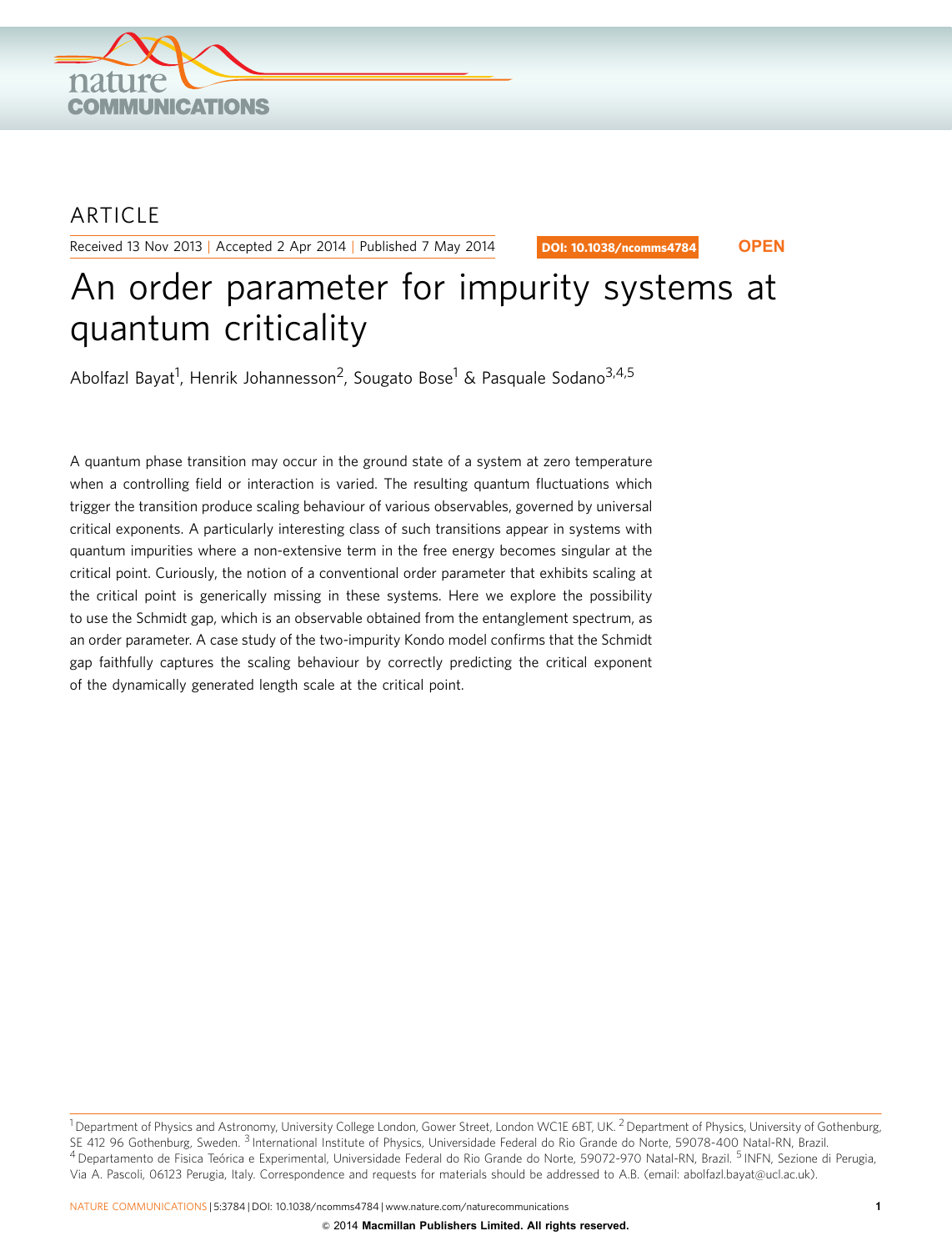quantum phase transition (QPT) occurs at zero<br>temperature as one varies some control parameter<sup>1</sup>.<br>While a QPT cannot be accessed directly in the<br>laboratory it leaves distinct imminis at finite temperature; in temperature as one varies some control parameter<sup>1</sup>. While a QPT cannot be accessed directly in the laboratory, it leaves distinct imprints at finite temperature: in the case of a continuous QPT, characterized by an avoided level crossing in the ground state energy, large quantum fluctuations in the neighbourhood of the quantum critical point spawns a 'quantum critical regime', where the scaling of observables are encoded in non-integer exponents. This is the signature of a non-Fermi liquid<sup>[2](#page-5-0)</sup>, exemplified in the physics of heavy fermions materials<sup>3</sup>, unconventional superconductors<sup>4</sup> and quantum impurity systems<sup>5</sup>.

One usually thinks of a QPT as due to large quantum fluctuations in some local order parameter. Loosely speaking, at the quantum critical point, the fluctuations kill off the ground state expectation value of the local operator that defines the order parameter, signalling that the system has entered a 'disordered' phase. This is but a quantum paraphrase of the Landau– Ginzburg–Wilson synopsis of a classical second-order phase transition<sup>6</sup>. While there are other less common types of quantum criticality, an order parameter can often still be defined. For example, a symmetry-protected topological phase is characterized by the non-vanishing of a nonlocal order parameter<sup>7</sup>. At a deconfined quantum critical point, there is instead a direct QPT between two phases of matter, which are each characterized by its own unique non-vanishing local order parameter<sup>[8,9](#page-5-0)</sup>. But what is the order parameter that comes into play when describing an impurity QPT (iQPT)?

iQPTs occur in systems where the presence of one or more quantum impurities adds a non-extensive term to the free energy, which becomes singular at a quantum critical point $10$ . As a result when considering fermions-non-Fermi liquid behaviour emerges<sup>5</sup>, independent of any possible bulk phase transitions. However, although iQPTs have been in the spotlight for several decades now, with the possible exceptions of the local magnetization in the pseudogap Kondo<sup>11</sup> and subohmic spin-boson<sup>[12](#page-5-0)</sup> models, no order parameters have yet been identified. One may have expected that the effective locality and one-dimensionality of quantum impurity interaction[s13,](#page-5-0) should make the search simple: as follows from Coleman's theorem $14$ , the spontaneous symmetry breaking usually associated with an order parameter is thereby restricted to only discrete symmetries. However, no explicit discrete symmetries are broken in an iQPT. Alternative known scenarios not encompassing a symmetry breaking, like the Kosterlitz–Thouless transitions<sup>15</sup> (that appear in quantum impurity models that can be mapped onto the Kondo model with anisotropic exchange<sup>10</sup>) are generally inapplicable: in the language of the renormalization group<sup>[6](#page-5-0)</sup>, a Kosterlitz-Thouless transition is controlled by a semi-stable fixed point, unlike a generic iQPT where the fixed point is unstable. Similarly, states with intrinsic topological order<sup>16</sup> and their associated QPTs are not even a possibility for one-dimensional spinful fermions<sup>[7](#page-5-0)</sup>. This poses a conundrum: how to conceptualize iQPTs and relate them to other known classes of QPTs? The rapid progress in experiments on engineered nanoscale systems that now enables unprecedented control and study of non-Fermi liquid physics from quantum impurity criticality<sup> $17$ </sup> adds to the importance of finding an answer.

Here, we take a new inroad and explore the possibility to use a novel kind of order parameter based on properties of the entanglement spectrum, building on an observation by De Chiara et  $al$ .<sup>[18](#page-5-0)</sup> These authors, studying the quantum Ising and spin-1 Heisenberg chains, found that the Schmidt gap defined as  $\Delta_{\rm S}$  =  $\lambda_1$  –  $\lambda_2$ —where  $\lambda_1$  and  $\lambda_2$  are the two largest eigenvalues of the reduced ground state density matrix constructed from an arbitrary bipartition of the system—exhibits the same critical scaling as the local magnetization and the mass gap. Thus, the Schmidt gap may be employed as an alternative to a conventional

order parameter. Could an analogous construction be used to identify an order parameter for iQPTs?

Prima facie, this may seem unlikely. Considering the system at equilibrium, an iQPT is encoded in the scaling of impurity response functions, which are non-extensive. Indeed, conformal field theory predicts a negligible influence on the Schmidt gap from the impurity degrees of freedom. Using the fact that  $\lambda_1/\lambda_2 = \exp(-\kappa/\ln \lambda_1)$  (with  $\kappa$  a constant)<sup>[19](#page-5-0)</sup>, one verifies that  $\ln \lambda_1 = -S/2$  in the single-copy entanglement scaling limit, with S the block entanglement of the corresponding bipartitioning of the system<sup>20,21</sup>. It follows that  $\Delta_s = \exp(-\frac{S}{2})(1 - \exp(-\frac{2\kappa}{S}))$ , with the impurity contribution showing up only as a small nonextensive boundary term in S [\(ref. 22\)](#page-5-0). One should recall, however, that the information contained in an entanglement spectrum may depend on how one partitions the Hilbert space of the system. In the conformal field theory approach, the 'cut' has to be taken sufficiently far from the impurities so as to reach the scaling region,<sup>23</sup> where microscopic processes close to the impurity sites become irrelevant. This is different from a translationally invariant bulk critical system where the cut can be taken anywhere and where conformal field theory correctly predicts the closing of the Schmidt gap<sup>24</sup>. As for an iQPT, by going beyond the confines of conformal theory and taking the cut closer to the impurities, could it be that the Schmidt gap takes notice? To find out, we shall take as test case a 'spin-only' version of the two-impurity Kondo model  $(TIKM)^{25}$  $(TIKM)^{25}$  $(TIKM)^{25}$ . Via a finite-size scaling analysis of a 'close cut' Schmidt gap, we are able to extract the critical exponent for the dynamically generated length scale at the quantum critical point. This confirms that the Schmidt gap indeed captures the correct scaling behaviour.

#### Results

Two-impurity Kondo model. The two-impurity Kondo model  $(TIKM)^{26}$  $(TIKM)^{26}$  $(TIKM)^{26}$  is a paradigm for iQPTs. Here, two localized spins of magnitude  $S = 1/2$  are coupled to the spins of conduction electrons by an antiferromagnetic Kondo interaction and to each other via a Ruderman–Kittel–Kasuya–Yosida (RKKY) interaction. When the Kondo interaction dominates, the impurity spins get screened away, while in the opposite limit they form a local singlet. The crossover between the Kondo and RKKY-dominated regimes sharpens into a QPT when each impurity is coupled to its own separate bath of conduction electron[s27.](#page-5-0) Theory predicts non-Fermi liquid response for electron transport and impurity contributions to the thermodynamics<sup>28</sup>, with experimental tests expected in the near future<sup>17</sup>. In fact, the QPTs in the TIKM and the closely In fact, the QPTs in the TIKM and the closely related<sup>29,30</sup> overscreened multichannel Kondo models<sup>[31](#page-5-0)</sup> are arguably the best understood examples of how quantum criticality produces a non-Fermi liquid. However, being examples of local quantum critical points—with the 'non-Fermi liquidness' associated with the interaction of localized and extended degrees of freedom—they are not easily fitted into the conventional picture of quantum criticality<sup>[1](#page-5-0)</sup>. Indeed, most notable has been the lack of an identifiable zero-field order parameter, which exhibits scaling at the QPT.

To speed up computations, allowing us to obtain high-precision numerical data, we work with a 'spin-only' version of the TIKM<sup>25</sup>. Its Hamiltonian is written as  $H = \sum_{m=1, R}$  $H_m + H_l$ , with

$$
H_m = J'_m (J_1 \sigma_1^m \cdot \sigma_2^m + J_2 \sigma_1^m \cdot \sigma_3^m)
$$
  
+ 
$$
J_1 \sum_{i=2}^{N_m-1} \sigma_i^m \cdot \sigma_{i+1}^m + J_2 \sum_{i=2}^{N_m-2} \sigma_i^m \cdot \sigma_{i+2}^m,
$$
  

$$
H_I = J_1 K \sigma_1^L \cdot \sigma_1^R.
$$
 (1)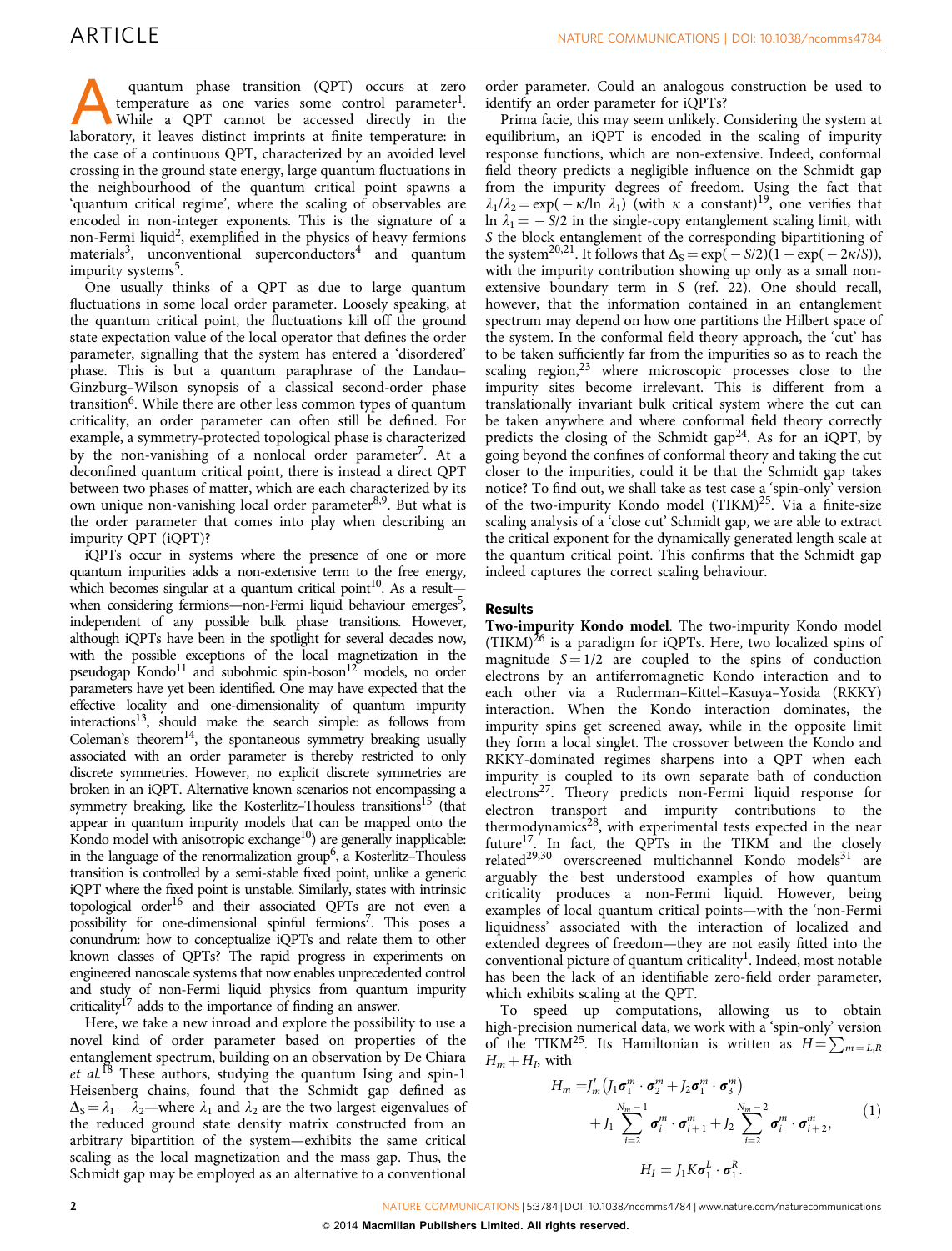Here,  $m = L$ , R labels the left and right chains with  $\sigma_i^m$ , the vector of Pauli matrices at site i in chain m, and with  $J_1$   $(J_2)$  nearest-(next-nearest-) neighbour couplings (see Fig. 1a). The parameters  $J'_L > 0$  and  $J'_R > 0$  play the role of antiferromagnetic Kondo couplings and K represents the dimensionless RKKY coupling between the impurity spins  $\sigma_1^L$  and  $\sigma_1^R$ . The total size of the system is thus  $N = N_L + N_R$ . By fine tuning  $J_2/J_1$  to the critical point  $(J_2/J_1)_c$  = 0.2412 of the spin-chain dimerization transition<sup>32,33</sup>, the stripped-down version of the TIKM in equation (1) can be shown to provide a faithful representation of its spin physics<sup>[25](#page-5-0)</sup> (which is all that matters for describing the iQPT of the model<sup>[27,28](#page-5-0)</sup>). The procedure is here the same as that employed for the spin-chain emulation of the single-impurity Kondo model<sup>34</sup>: by tuning  $J_2/J_1$ to the dimerization transition, all logarithmic scaling corrections vanish, allowing for an unambiguous fit of numerical data.

Entanglement spectrum and Schmidt gap. Turning to the computation of the Schmidt gap—most efficiently carried out using a Density Matrix Renormalization Group (DMRG) approach—we cut the system in two parts,  $A$  and  $B$ , and write the Schmidt decomposition of the ground state  $|GS\rangle$  as

$$
|GS\rangle = \sum_{k} \sqrt{\lambda_k} |A_k\rangle \otimes |B_k\rangle, \ \lambda_k \ge 0, \tag{2}
$$

with mutually orthogonal Schmidt basis states  $|A_k\rangle$  and  $|B_k\rangle$ . The density matrix of each part is diagonal in the Schmidt basis,

$$
\rho_{\alpha} = \sum_{k} \lambda_{k} \mid \alpha_{k} \rangle \langle \alpha_{k} \mid, \ \alpha = A, B. \tag{3}
$$

with the eigenvalues  $\lambda_1 \geq \lambda_2 \geq \dots$  in descending order forming the entanglement spectrum (frequently defined as  $\{-\ln \lambda_i\}_{i=1,2,...}$  in the literature). In [Fig. 2a](#page-3-0) we plot the six largest levels as functions of the RKKY coupling K for identical Kondo couplings  $J'_L = J'_R = J'$ , where the partitioning is obtained by cutting through the bonds joining the two impurities as shown in Fig. 1a. Due to the SU(2) symmetry of the system, the levels come with different degeneracies, reflecting the singlet–triplet nature of the low-lying eigenstates. One may also make an asymmetric partition (with A and B of different lengths) as shown in Fig. 1b. However, when the cut is taken far from the impurities, as in



Figure 1 | Schematic picture of the spin-only version of the TIKM. (a) The two impurities interact with their neighbouring spins by Kondo couplings  $J_{L}^{\prime}$  and  $J_{R}^{\prime}$ , respectively, and with each other via the RKKY coupling K; cf. equation (1). (b) Partitioning of the system into two parts A and B, with  $n_A$  and  $n_B = N_L + N_R - n_A$  spins, respectively. The entanglement spectrum with the associated Schmidt gap is obtained by tracing out one of the subsystems.

[Fig. 2b,](#page-3-0) there is no additional degeneracy in the entanglement spectrum in the RKKY phase, in contrast to the symmetric cut in [Fig. 2a.](#page-3-0) In [Fig. 2c,](#page-3-0) we plot  $\Delta_S$  for four different cuts. While the asymmetric cuts far from the impurities yield Schmidt gaps exhibiting a very weak dependence on K (as expected from conformal field theory), the symmetric cut produces a Schmidt gap with a typical finite-size order parameter profile.

To substantiate that the Schmidt gap conveys information about the iQPT, in [Fig. 3a,b](#page-3-0) we plot  $\Delta_{\rm S}$  versus K for two different impurity couplings  $J'$  when the symmetric cut is considered. As revealed by [Fig. 3a,b,](#page-3-0) the profile becomes sharper for larger chains, suggesting that in the thermodynamic limit,  $N \rightarrow \infty$ , the Schmidt gap obtained from a symmetric cut abruptly drops to zero at some critical value,  $K = K_c$ . We may identify  $K_c$  as the point where  $\Delta'_{s} = \partial \Delta_{s} / \partial K$  diverges as  $N \rightarrow \infty$ . In [Fig. 3c,d,](#page-3-0) we plot  $\Delta'$ <sub>S</sub> for the data shown in [Fig. 3a,b](#page-3-0) (for clarity of the figures, only two sets of data are shown for each impurity coupling  $J'$ ). One sees that the  $\Delta'_{\rm S}$  has sharp cusps, which become even more pronounced by increasing the system size. This is the finite-size precursor of the non-analyticity in  $\Delta'_{S}$  in the thermodynamic limit. By locating the cusps as functions of the Kondo coupling  $J'$ , one finds, already for  $N = 400$ , a near-perfect agreement with the known exponential scaling of the TIKM quantum critical point,  $K_c \sim \exp(-\alpha/J')$  (with  $\alpha$  a positive constant)<sup>[35,36](#page-5-0)</sup> as shown in [Fig. 4a.](#page-3-0) For the sake of completeness, in [Fig. 4b](#page-3-0), we also plot the von Neumann entropy  $S(\rho) = -Tr(\rho_L \log_2 \rho_L)$  of the left chain (with density matrix  $\rho_L$ ) when the right one is traced out. As expected, for  $K = 0$ , the entropy is zero as the two chains are decoupled and, for  $K \gg K_c$ , it takes the value  $log_2 2 = 1$  due to the impurity singlet formation. At the critical point, the von Neumann entropy  $S(\rho_L)$  takes its maximum value.

Finite-size scaling. To further substantiate the interpretation of the Schmidt gap as an order parameter, we have performed a finite-size scaling analysis $37$ , writing

$$
\Delta_{\rm S} = N^{-\beta/\nu} f_{\Delta_{\rm S}}(|K - K_c| N^{1/\nu}), \tag{4}
$$

where  $f_{\Delta s}$  is a scaling function,  $\beta$  is the critical exponent defined by  $\Delta_S \sim |K - K_c|^\beta$ , and v is the exponent governing the divergence of the crossover scale  $\xi$  at the TIKM quantum critical point,  $\zeta \sim |K - K_c|^{-\nu}$ . The corresponding scale  $v/\zeta \sim |K - K_c|^{\nu}$ , with u the velocity of spin excitations, defines the energy below which the theory renormalizes to either the stable (one-impurity) Kondo fixed point  $(K < K_c)$  or the local singlet (RKKY) stable fixed point  $(K > K_c)^{29,38}$ . Identifying  $\xi$  with the Kondo screening length  $L^*$  in the neighbourhood of the critical point when  $K \lesssim K_c$  [\(ref. 28](#page-5-0)), one expects the divergence in  $\xi$  to reveal itself as a finite-size cusp in  $L^*$ . Indeed, by defining the screening length as the distance over which the two impurities are maximally entangled with the rest of the system (as quantified by negativity as an entanglement measure<sup>[25](#page-5-0)</sup>) this is strikingly confirmed in [Fig. 5a:](#page-4-0) Here,  $L^*$  is plotted as a function of  $K$  for two different lengths of the chain and one sees that, near the quantum critical point, it shoots up with a peak that becomes sharper for the larger system, signalling a divergence in the thermodynamic limit.

To determine the critical exponents we identify the values of  $\beta$ and v for which the plot of  $N^{\beta/\nu}\Delta_s$  as a function of  $|K - K_c|N^{1/\nu}$ collapses to a single curve for chains of different lengths and with different impurity couplings *J'*. We thus obtain  $\beta = 0.2 \pm 0.05$  and  $v = 2 \pm 0.1$ . This yields an excellent data collapse, as seen in [Fig. 5b–d.](#page-4-0) The value  $v = 2$  is in perfect agreement with the results from conformal field theory[28](#page-5-0), corroborating that the Schmidt gap behaves as a proper order parameter.

It is important to realize that the vanishing of the Schmidt gap is a highly nontrivial fact. While it is easy to see that it must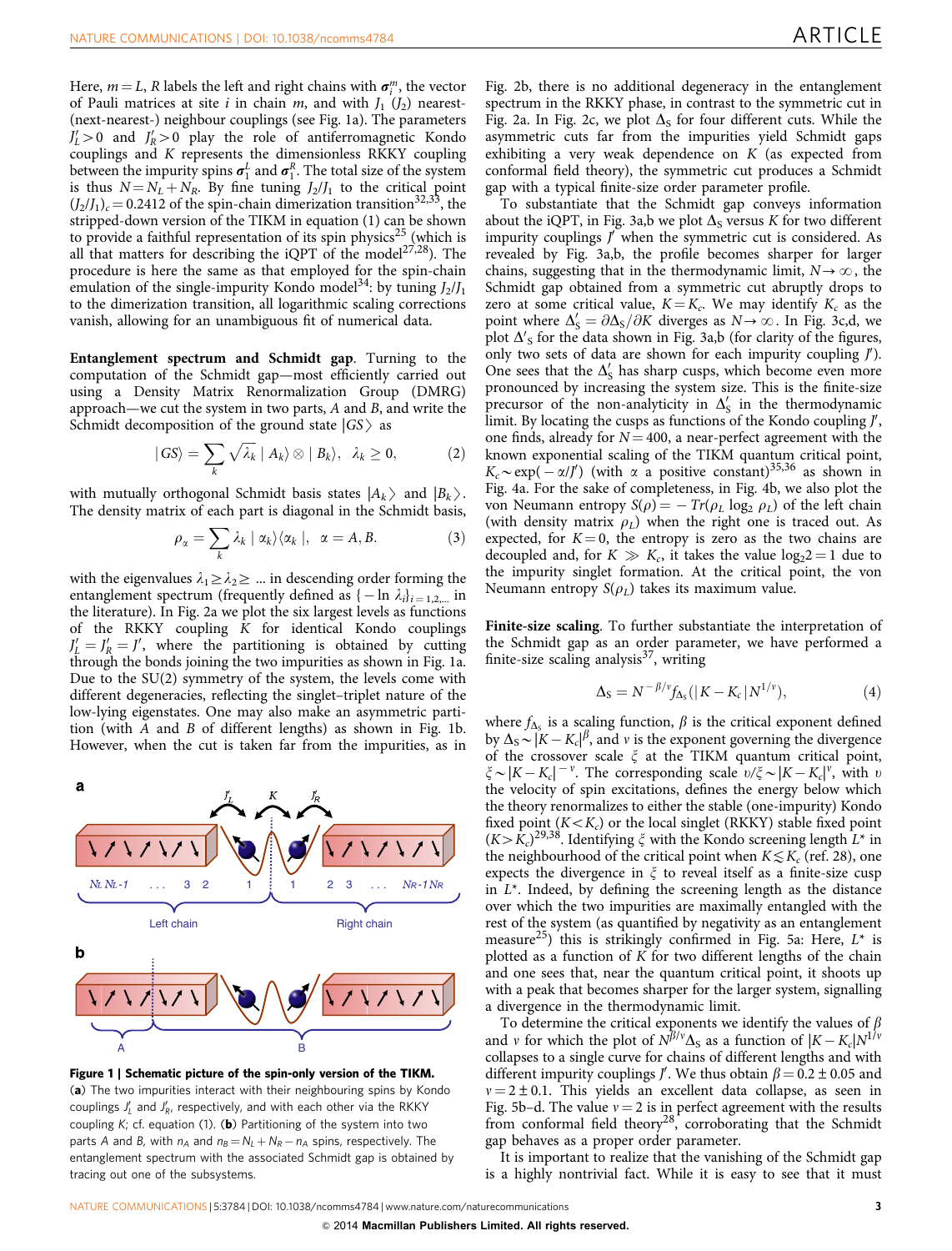<span id="page-3-0"></span>

**Figure 2 | Entanglement spectrum and Schmidt gap.** The first six levels of the entanglement spectrum  $\{\lambda\}_{k=1}^6$ , with the Schmidt coefficients  $\lambda_k$  as functions of the RKKY coupling K in a chain of N=800 and with  $J=0.4$  for (**a**) symmetric partition with  $n_A=n_B=400$ ; (**b**) asymmetric partition with  $n_A = 200$  and  $n_B = 600$ . The number given for each  $\lambda_k$  accounts for the corresponding degeneracy. (c) The Schmidt gap versus RKKY coupling K for different partitionings of the system.



Figure 3 | The Schmidt gap and its derivative. The Schmidt gap  $\Delta_{\rm S}$  versus impurity coupling K for (a)  $J'$  = 0.4; (b)  $J'$  = 0.5. The first derivative of the data in the upper panel, i.e.,  $\Delta'_{\sf S} = \partial \Delta_{\sf S}/\partial {\sf K}$  versus K for (c)  ${\sf J}'=0.4$ ; (d)  ${\sf J}'=0.5$ .



Figure 4 | Critical coupling and von Neumann entropy. (a) The critical coupling  $K_c$  as a function of  $1/J'$  in a chain of length  $N=400$  which shows the exponential scaling predicted in [refs 35,36.](#page-5-0) (b) The von Neumann entropy of  $\rho_L$  for the symmetric cut versus the RKKY coupling K for a chain of length  $N = 800$ .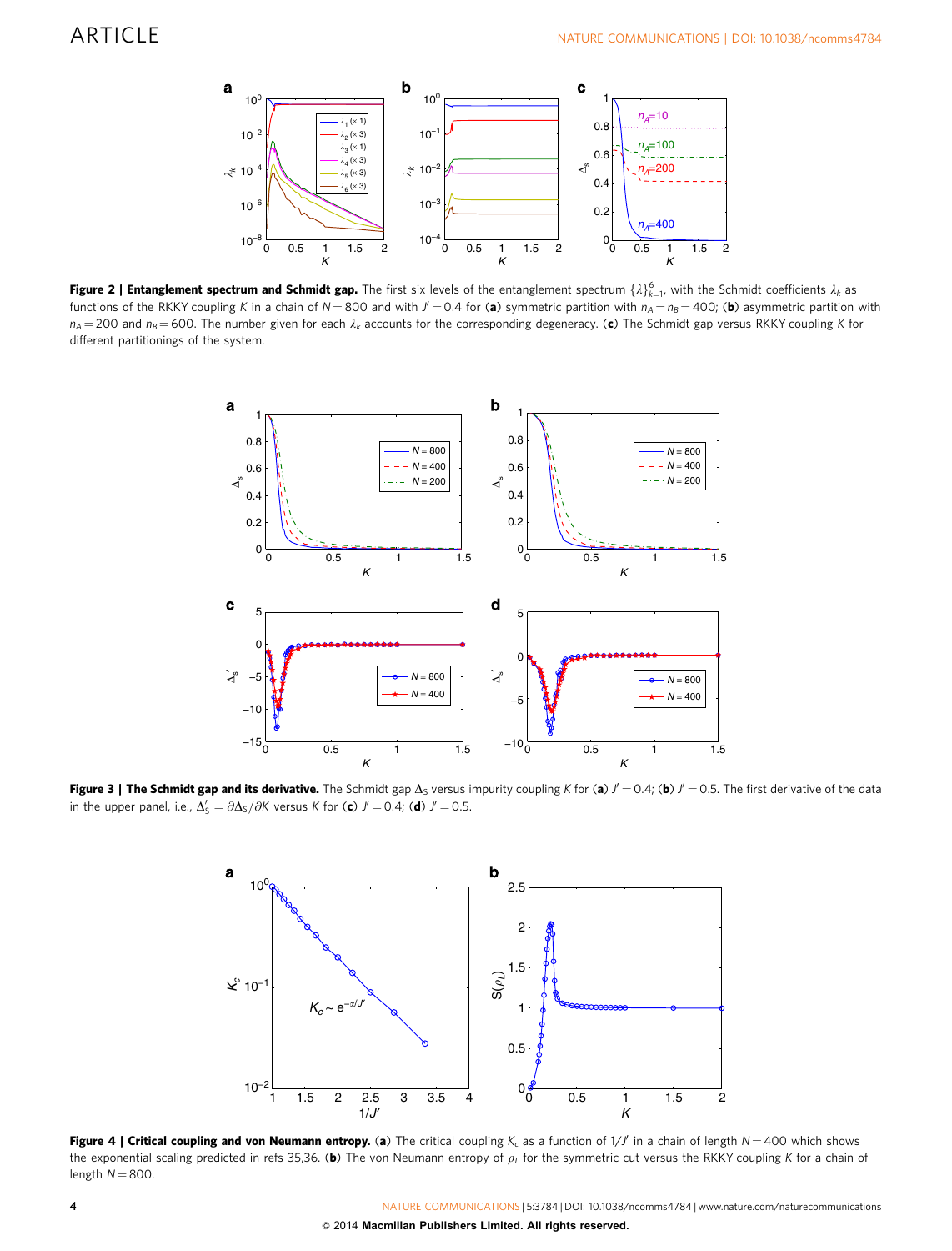<span id="page-4-0"></span>

Figure 5 | Entanglement screening length and finite-size scaling. (a) Entanglement screening length L\* as a function of the RKKY coupling K for two different lengths of the chain. The cusp in L\* close to the quantum critical point sharpens as the size of the system increases, reflecting the diverging length scale of the critical system in the thermodynamic limit. (b) Finite-size scaling plot of  $N^{\beta/\nu}\Delta_S$  versus  $|K-K_c|N^{1/\nu}$  with  $\beta$  = 0.2 and  $\nu$  = 2 for different lengths of the chain, where  $J' = 0.4$ ; (c)  $J' = 0.5$ ; (d)  $J' = 0.6$ .

vanish deep in the RKKY regime when the two impurities have formed a local singlet, its vanishing, already at intermediate values of  $K$  is an intricate many-body effect. Indeed, a direct DMRG computation of the concurrence C [\(ref. 39](#page-5-0)) between the two impurities reveals that the Schmidt gap closes already when  $C \approx 0.7$ . In contrast, the fact that the Schmidt gap approaches unity deep in the Kondo regime when  $K\rightarrow 0$  is trivially due to the decoupling of the left and right parts of the system: in this limit,  $\rho_L$  and  $\rho_R$  are pure states resulting in  $\lambda_k = \delta_{1k}$  (for  $k = 1,2, ...$ ), implying that  $\Delta$ <sub>S</sub> = 1.

Schmidt gap as an observable. While the Schmidt gap is a nonlocal quantity, it is still a legitimate observable which, in principle, can be measured experimentally. Using the notation in equation (2), and defining an operator  $O$  which acts on, say, the left part of the symmetrically cut system,

$$
\mathcal{O} \equiv | A_1 \rangle \langle A_1 | - | A_2 \rangle \langle A_2 |,
$$
 (5)

its expectation value in the ground state,  $\langle GS|\mathcal{O}|GS \rangle = \lambda_1 - \lambda_2$  is<br>precisely the Schmidt gap. This means that having access to only precisely the Schmidt gap. This means that having access to only half of the system is enough to determine  $\Delta_{\rm S}$ . The operator  $\mathcal O$  can be expanded in products of spin-1/2 operators, with the corresponding Schmidt gap encoded as a superposition of products of n-point spin correlations. As this highly complex structure is not likely to be accessible with present-day experimental technology, its measurement offers a challenge for the future.

### **Discussion**

In summary, we have shown that the Schmidt gap obtained from the entanglement spectrum provides a nonlocal order parameter for a quantum impurity system at criticality. A case study of the TIKM confirms that the Schmidt gap faithfully captures the scaling behaviour by correctly predicting the critical exponent of the dynamically generated length scale at the quantum critical point.

Given our result that this length scale can be identified with an entanglement length, one may be tempted to speculate that its divergence at criticality—together with the non-locality of the Schmidt gap order parameter—is a smoking gun for the emergence of some kind of topological order as one enters the Kondo-screened phase. However, this is not a viable proposition. The Kondo-screened phase in the full TIKM with both spin and charge degrees of freedom is expected to be a smooth deformation of the single-impurity Kondo-screened state and, as such, it simply enacts a renormalized Fermi liquid (with the quasiparticles experiencing potential scattering off the impurity site with a  $\pi/2$  phase shift)<sup>40</sup>. Intriguingly, here, it is rather the RKKY phase that carries some fingerprints of a topological phase: the degeneracy in the entanglement spectrum $41$  that makes the Schmidt gap vanish, and, as shown in [ref. 42,](#page-5-0) the presence of a gap in the local impurity spectral weight are both possible attributes of a symmetry-protected topological state. However, this resemblance is at best suggestive: as seen in [Fig. 2a,](#page-3-0) to the numerical accuracy allowed by DMRG, the degeneracy of the entanglement spectrum in the RKKY phase is only partial.

The physical interpretation of the Schmidt gap order parameter is indeed elusive. The non-vanishing of a local order parameter, as in the Landau–Ginzburg–Wilson paradigm, signals that a local symmetry is spontaneously broken. Similarly, one could expect that the non-vanishing of a nonlocal order parameter in a onedimensional spin system—as in a symmetry-protected topological phase—conveys that some nonlocal symmetry is broken<sup>43</sup>. Adapting this figure of thought to the present problem, one faces the challenge to find the hidden discrete symmetry that gets broken in the Kondo phase. A candidate that may suggest itself is the emergent  $Z_2$  Ising symmetry at the critical point which appears in the Bose-Ising decomposition of the model<sup>28</sup>. However, this symmetry is broken in both Kondo and RKKY phases and is therefore not immediately applicable for explaining the behaviour of the Schmidt gap. Alternatively, could it be that the Schmidt gap plays the role of a nonlocal order parameter with